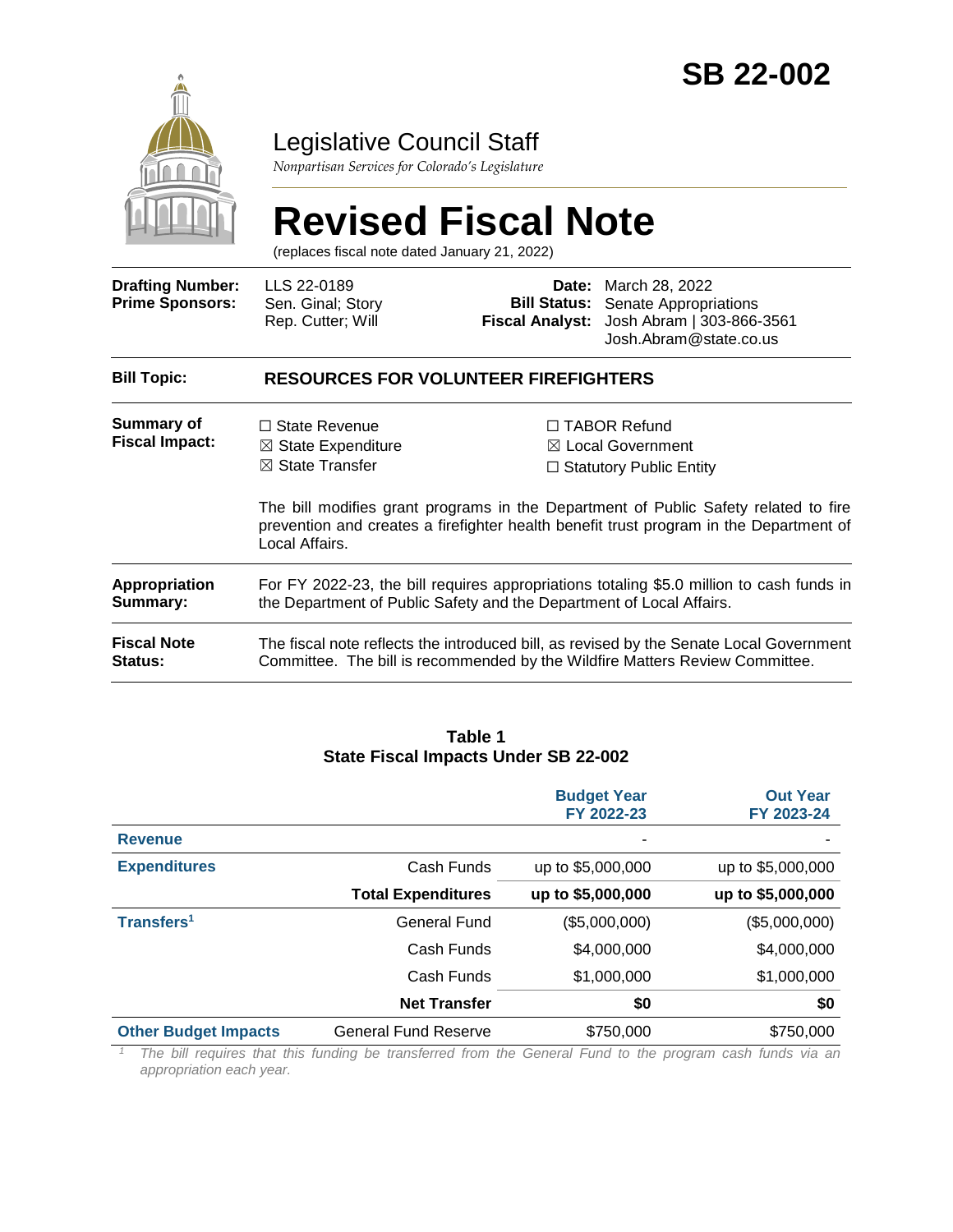Page 2

# Page 2<br>March 28, 2022 **SB 22-002**

# **Summary of Legislation**

**Local Fire Department Reimbursements.** This bill makes local fire departments eligible for reimbursement for wildland fire suppression activities, including equipment costs and volunteer firefighter compensation, from the Governor's Emergency Fund and the Wildland Fire Cost Recovery Fund. A fire department is eligible for reimbursement if it is solely or primarily staffed by volunteers, the wildland fire exceeds the capabilities of that department to control or extinguish, and the mutual aid period for that fire has ended. Reimbursement is administered by the Division of Fire Prevention and Control (DFPC) in the Department of Public Safety.

**Local Firefighter Safety and Disease Prevention Grant Program.** The bill expands the allowable uses of funds from the grant program cash fund to include replacement or disposal of damaged or obsolete equipment. In awarding grants, the DFPC must prioritize grantees that demonstrate the greatest need for funding to ensure the safety of volunteer and seasonal firefighters. Grantees should also demonstrate a loss of tax revenue due to decreased assessment values as a result of a wildland fire in the previous five years. The DFPC may use a portion of program funds to purchase and distribute protective equipment and training directly to local governments and volunteer fire departments. The DFPC must submit an annual report concerning program activities.

The General Assembly must annually appropriate \$4.0 million from the General Fund to the grant program cash fund. No later than September 1, 2032, Joint Budget Committee (JBC) staff must review the grant program and make a recommendation to the JBC and the Wildfire Matters Review Committee on adjustments to funding.

**Firefighter Behavioral Health Benefits Program.** The bill creates a multiple employer health benefits trust (trust) to provide behavioral health care services to firefighters, administered by the Department of Local Affairs (DOLA). Employers of firefighters, including local governments, special districts, and the DFPC must pay contributions into the trust in order to provide behavioral health care services to its firefighters. The trust has the authority to adopt policies and procedures for administering the fund, including contribution rates and benefit levels.

The bill creates the Firefighter Behavioral Health Benefit Program Cash Fund, which is continuously appropriated to DOLA to operate the trust, and reimburse employers for the direct costs of paying contributions to the fund. Employers are only required to participate if the trust has sufficient funding to fully reimburse the cost of the contribution. The General Assembly must annually appropriate \$1.0 million from the General Fund to the trust cash fund. No later than September 1, 2032, Joint Budget Committee (JBC) staff must review the trust and make a recommendation to the JBC and the Wildfire Matters Review Committee on adjustments to funding.

# **State Transfers**

The bill requires that the General Assembly annually appropriate \$4.0 million to the Local Firefighter Safety and Disease Prevention Fund and \$1.0 million to the Firefighter Behavioral Health Benefit Program Cash Fund. These appropriations are from the General Fund.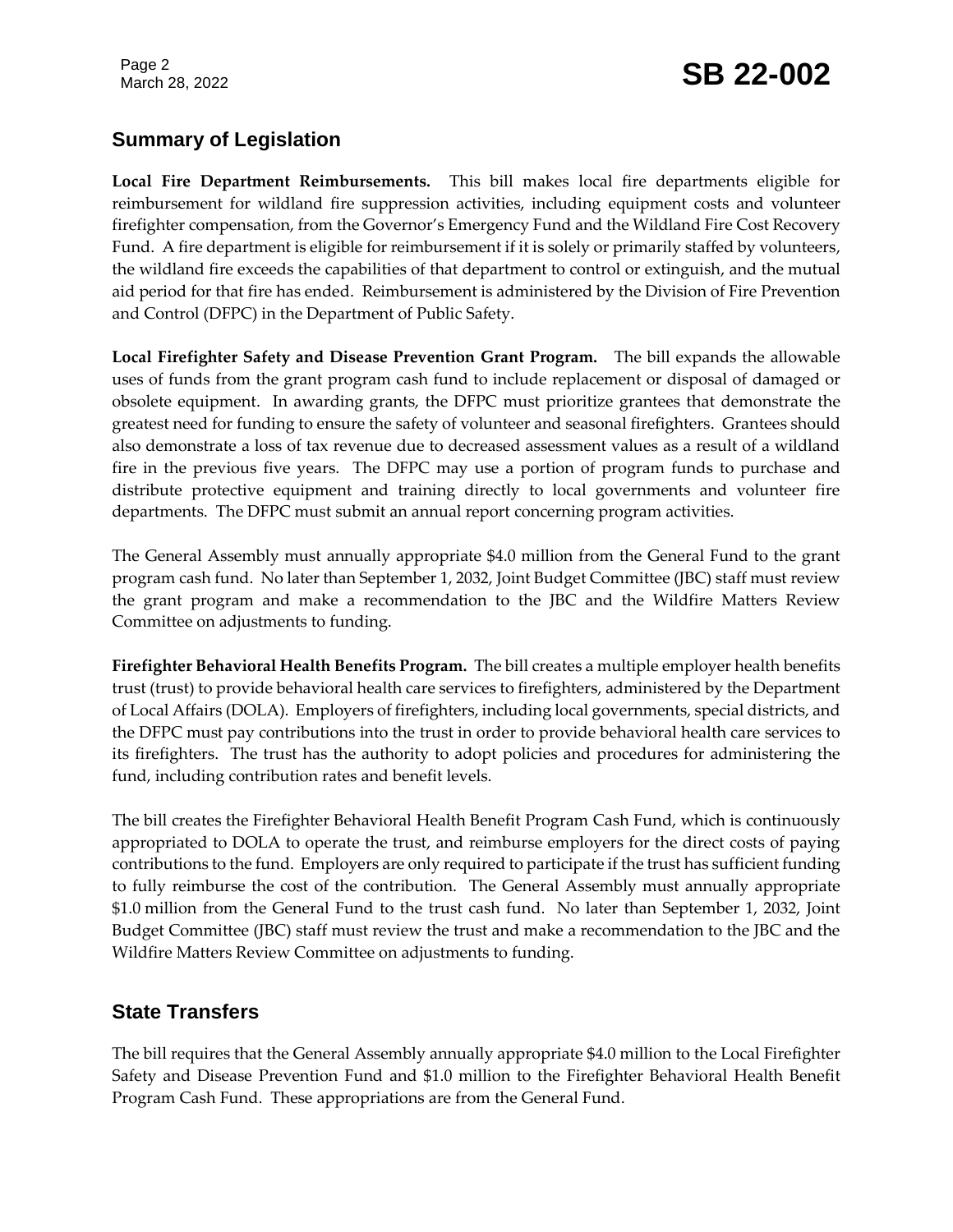# **State Expenditures**

Beginning FY 2022-23, the bill increases state expenditures by \$5.0 million annually, including \$4.0 million in the DPS and \$1.0 million in DOLA from various cash funds.

**Department of Public Safety.** The bill increases expenditures in the DPS by up to \$4.0 million per year starting in FY 2022-23, based on the amount annually transferred to the Local Firefighter Safety and Disease Prevention Cash Fund. Awarding additional money through the grant program is not expected to increase administrative costs in the DFPC. Funds in the Local Firefighter Safety and Disease Prevention Cash Fund are continuously appropriated to the DPS and current law allows up to three percent of funds to be used for administrative expenses.

**Department of Local Affairs.** The bill increases expenditures in the DOLA by at least \$1.0 million annually to operate the new multiple employer health trust. Under current law, DOLA administers the Firefighter Cardiac Benefit Program to reimburse insurance policy and trust costs for firefighting agencies. Based on staff administrative costs for that program, including one-time computer programing in FY 2022-23, this bill is estimated to increase costs for the department as shown in Table 2.

|                                           |                   | FY 2022-23  | FY 2023-24  |
|-------------------------------------------|-------------------|-------------|-------------|
| <b>Department of Local Affairs</b>        |                   |             |             |
| <b>Personal Services</b>                  |                   | \$29.615    | \$29,615    |
| <b>Operating Expenses</b>                 |                   | \$675       | \$675       |
| <b>Capital Outlay Costs</b>               |                   | \$6,200     |             |
| Computer Programing                       |                   | \$79,392    |             |
| <b>Trust Fund Benefits</b>                |                   | \$884,118   | \$969,710   |
| Centrally Appropriated Costs <sup>1</sup> |                   | \$12,343    | \$12,481    |
|                                           | <b>Total Cost</b> | \$1,012,343 | \$1,012,481 |
|                                           | <b>Total FTE</b>  | $0.5$ FTE   | $0.5$ FTE   |

#### **Table 2 Expenditures Under SB 22-002**

<sup>1</sup> *Centrally appropriated costs are not included in the bill's appropriation.*

# **Other Budget Impacts**

**General Fund reserve.** Under current law, an amount equal to 15 percent of General Fund appropriations must be set aside in the General Fund statutory reserve beginning in FY 2022-23. Based on this fiscal note, the bill is expected to increase the amount of General Fund held in reserve by \$750,000 in both FY 2022-23 and FY 2023-24, which will decrease the amount of General Fund available for other purposes.